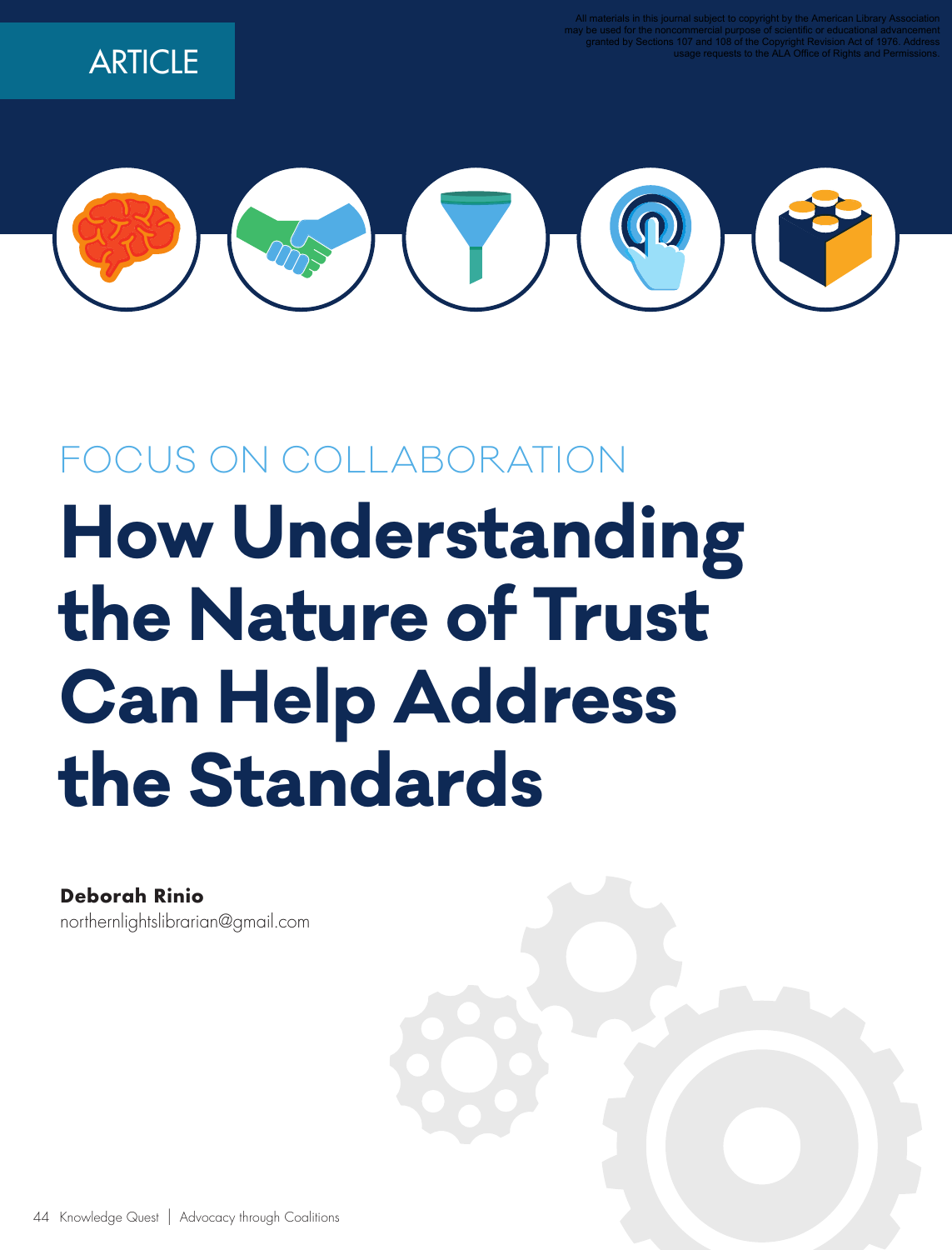

### **COLLABORATE**

The National School Library Standards for Learners, School Librarians, and School Libraries *(ALA 2018) are comprised of six Shared Foundations: Inquire, Include, Collaborate, Curate, Explore, and Engage. This article will focus on the Shared Foundation of Collaborate.*

#### **Importance of Collaboration**

Since 1988, standards and guidelines for the school librarian have included references to school librarians' serving as instructional partners (AASL and AECT 1988, 1998; AASL 2007). In fact, Daniel Callison noted that in the 1998 edition of *Information Power* the word "collaboration" appeared over sixty times. Teacher and librarian collaboration is a main theme in school librarianship and education research and professional literature: views of collaboration, encouraging teachers to collaborate, theories of collaboration, and how to collaborate effectively. Now, within AASL's *National School Library Standards*, Collaboration is one of the six Shared Foundations on which the standards are based.

Why is collaboration so important? Ken Haycock stated that "collaboration is the single professional behavior of teacher-librarians that most affects student achievement" (2007, 32). Improving collaboration in schools, and particularly collaboration between teachers and the school librarian, is of benefit to students both directly and indirectly, and helps improve student academic achievement (e.g., Houston 2008; Lance and

Loertscher 2001). In AASL's *National School Library Standards* the key commitment for Collaboration is to "work effectively with others to broaden perspectives and work toward common goals" (2018). We want our students to be able to interact with a wide variety of people and work together effectively. Therefore, we must not only teach them the skills necessary to collaborate, but we must engage in collaboration ourselves.

#### **Importance of Trust**

It may seem a cliché, but developing trust is the first step toward building effective working relationships with colleagues. In fact, studies show that trust is a significant predictor of collaboration; the higher the levels of trust, the higher the levels of collaboration in schools (Tschannen-Moran and Hoy 2000). In schools with trusting environments, teachers are more likely to disclose more accurate, relevant, and complete information regarding problems, enabling them to engage in dialogue about their problem areas and areas of improvement (Tschannen-Moran and Hoy 2000). Only by being vulnerable in this way can educators—including school librarians—improve their

We want our students to be able to interact with a wide variety of people and work together effectively. Therefore, we must not only teach them the skills necessary to collaborate, but **we must engage in collaboration ourselves.**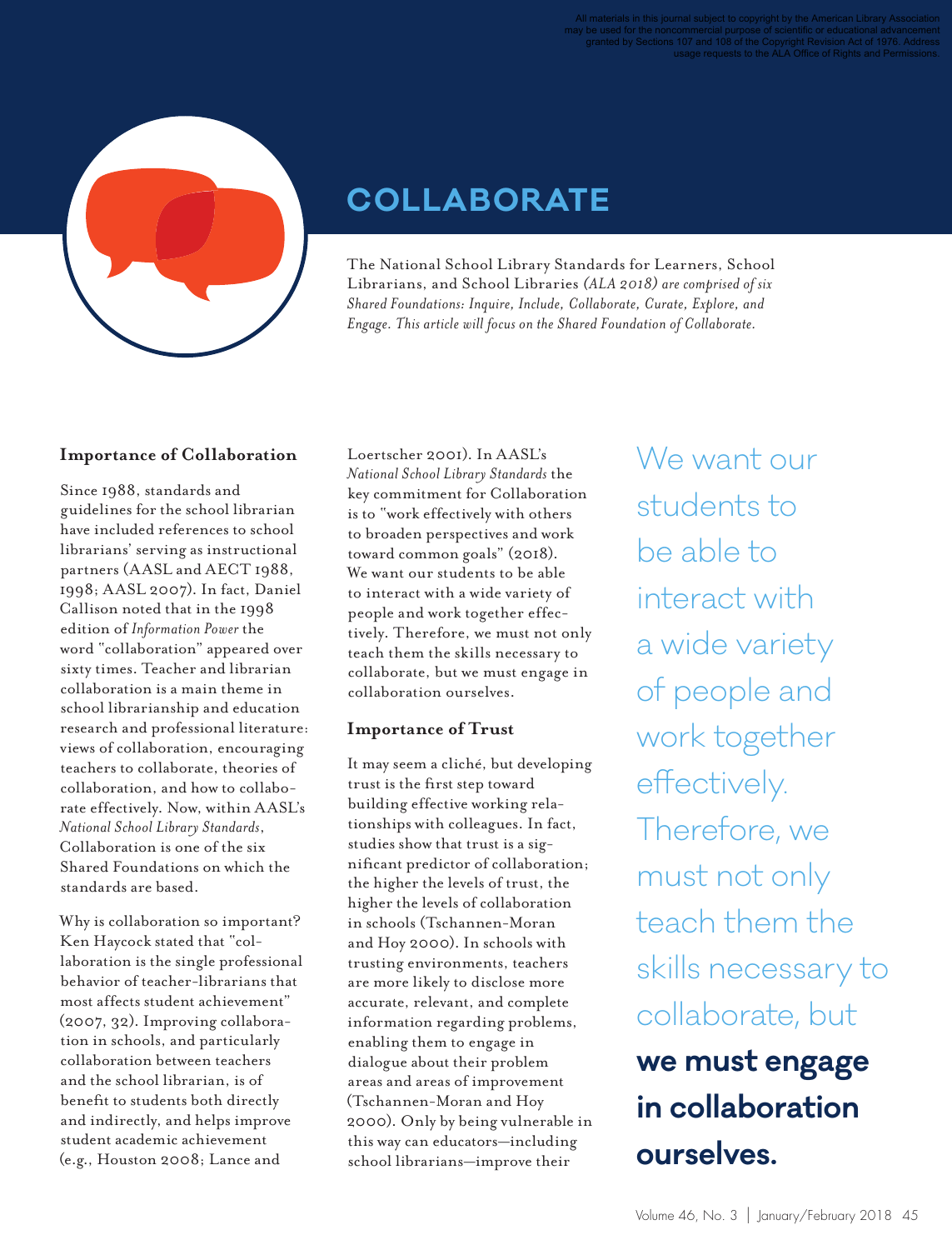All materials in this journal subject to copyright by the American Library Association<br>may be used for the noncommercial purpose of scientific or educational advancement<br>granted by Sections 107 and 108 of the Copyright Rev

## Students are much more likely to engage in discussion and try new things **if they trust the librarian to look out for them and their interests.**

instructional practice. To avoid duplicating efforts and ensuring students' needs are met, each party in a collaborative endeavor needs to trust that the other will do his or her job effectively and communicate consistently.

To "[partner] with other educators to scaffold learning and organize learner groups to broaden and deepen understanding" (AASL 2018, School Library III.A.1.) or "...[include] the school community in the development of school library policies and procedures" (AASL 2018, School Library III.B.3.) librarians must build and maintain trust with the members of the school community, including parents, students, administrators, and teachers. Here are a few things school librarians can do to help build or maintain trust among their colleagues:

- 1. **Communicate** effectively and consistently.
- 2.Build awareness of each other's knowledge base and set boundaries on your own to **determine who knows what.**
- 3.Fulfill your promises and **be careful about making commitments.**

#### *Communicate*

Communication is not just about sharing ideas and resources; it often indicates the sender's values, habits, and skills. A school librarian who sends an overcrowded text-heavy e-mail sends a different message than one who uses a powerful technology tool to create a graphic flyer. Not only does the librarian subtly indicate an understanding of the audience, the librarian is demonstrating technology skills. Furthermore, school librarians must remember to educate the teachers and administrators in their building about their skill sets and the services they provide; many teachers may not know that the school librarian can write lessons, teach, and assess student learning just like classroom teachers do. How this information is formally disseminated depends in large part on the culture of the school and the mechanisms already in place. A weekly or monthly newsletter, or a quarterly report may be a way to present this information, but if no one reads the report or newsletter, it's not effective. If a school has a student newsletter or video-based news crew, inviting the students to do a story on the library or share announcements would be a better choice for reaching both students and teachers. A school librarian may also consider creating

flyers or pamphlets for teachers, presenting at teacher orientation sessions and staff meetings, and even sharing at district-wide professional development opportunities. Informal mechanisms such as hosting a back-to-school tea or "check out the new books party" can be useful too and will encourage teachers to visit the library and get to know the librarian both professionally and personally.

#### *Determine Who Knows What*

An often-overlooked way to build effective working relationships is to accurately identify who knows what within the school. Even if all other aspects of an organization foster and support collaboration, people won't connect on new projects or collaborate to solve existing problems if they don't have an understanding of one another's knowledge base (Cross and Parker 2004). In addition to teachers knowing what the school librarian can do, it is important for librarians to understand other educators' skill sets. One way to identify who knows what is through orientation games or surveys at the beginning of the year. If each teacher lists not only professional strengths but also personal interests, a catalog of knowledge is created through which the entire school community can identify individuals who may be helpful in a particular situation.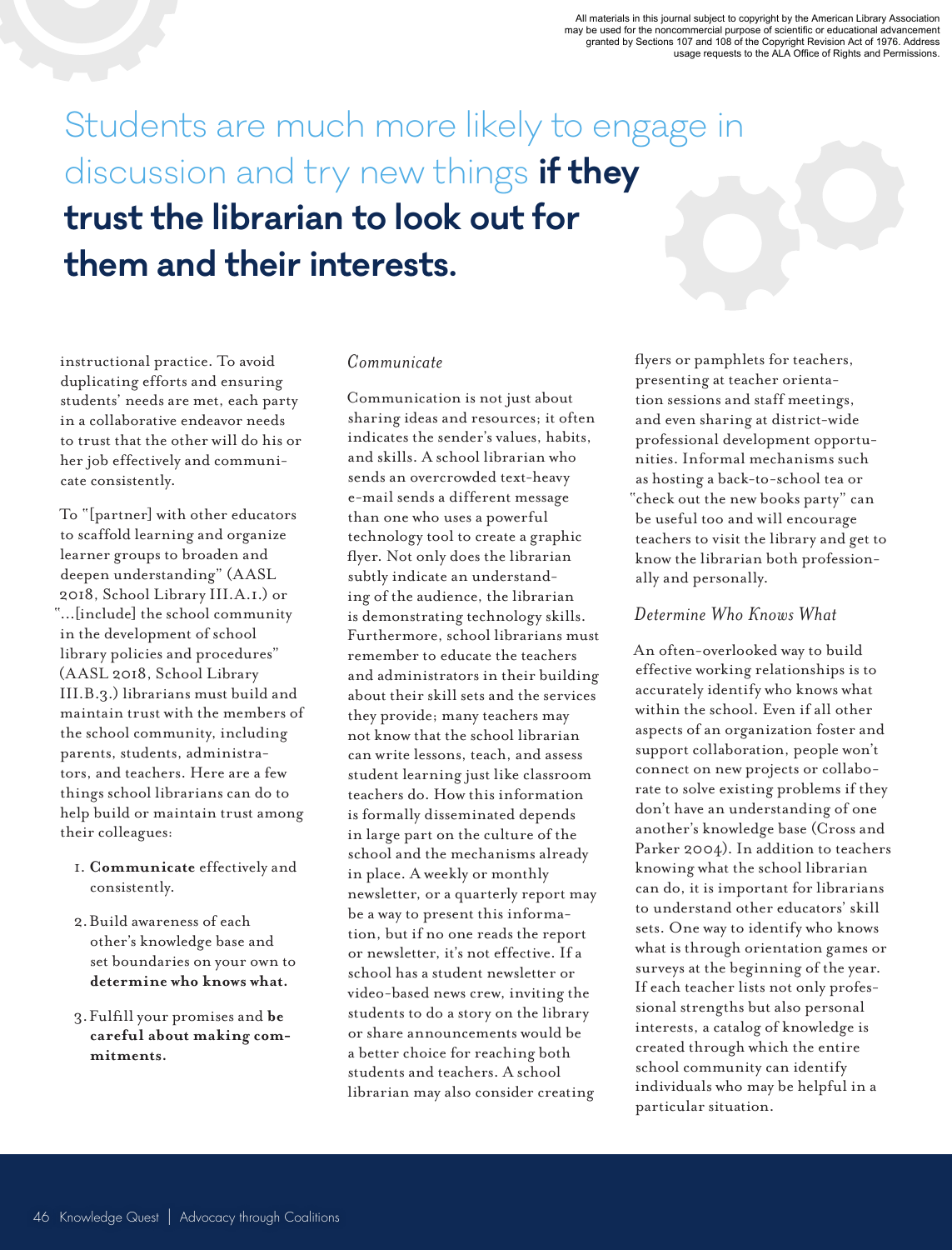A school librarian who fosters this sort of information-gathering can help serve as a knowledge broker, connecting diverse participants within the school community. Librarians naturally help their users find information, but that information is not relegated only to books and databases. Information also comes from experts. If the librarian comes to be known not only as a resource for locating information and for modeling and teaching other information-literacy skills but also as one who can connect people, the librarian's value will increase within the community. Opportunities for collaboration will increase as well.

It is important, however, that individuals not only identify what they know to others within their organization but also set boundaries on the limits of their knowledge. Although this boundary-setting can be a challenge, it is important that the school librarian—and others—not let the pressure to be an expert in all areas result in anyone answering questions with more confidence than they should. The possibility of incorrectly answering a question can create a wedge in the trust that exists. This is not to say that nobody can ever make mistakes. It *does* mean thinking about what time and knowledge an individual possesses and whether taking on a requested task is reasonable. For example, if a teacher came to the librarian with a DVD stuck in a computer disc drive, the librarian might say something like "I know a few tricks, but I'm not sure exactly where the problem lies. I'll look into it for you and let you know," rather than saying, "Sure. I'd be happy to fix that for you." The first statement is very clear about intentions and doesn't create false expectations.

#### *Be Careful about Making Commitments*

Another critical way of building and maintaining trust is through the fulfillment of promises. It's easy in the hectic chaos of a school year to forget something, wait until the last minute, or say "yes" to something too time-consuming. Unfortunately, if a strong relationship does not already exist, breaking promises—even small ones—can result in mistrust that is difficult to repair. Before engaging in a new project, or committing to a task, all librarians should be sure they have the time to do it. Being clear about timelines and expectations helps in this process. A teacher might be mildly annoyed that it will take a week to get back to her with resources for her class, but she'll learn that the librarian is in high demand. If instead, the librarian promises to get back to the teacher the next day and then takes five days, the teacher learns that the librarian is unreliable, and the teacher may not reach out to the librarian in the future.

#### **Working with Students**

Communicating, determining who knows what, and being careful about commitments are skills to help foster trust between colleagues, but they apply to students as well. For example, a school librarian who wishes to "[stimulate] learners to actively contribute to group discussions" (AASL 2018, School Librarian III.D.1.) will have a much easier time getting students to contribute to in-class activities if the librarian already has a trusting relationship with students. Students are much more likely to engage in discussion and try new things if they trust the librarian to look out for them

and their interests. Although the channels of communication might differ, a librarian who communicates effectively with students; takes time to understand their skills, abilities, and interests; and keeps his or her promises will have a good start on forming a trusting environment in the library.

School librarians who want to address the AASL Standards' Shared Foundation of Collaboration with learners would do well to set the stage for collaborative work by allowing students time to get to know one another and helping build that trust. One way to foster this trust is to build in time at the beginning of the year or the beginning of a collaborative unit for students to build friendships with their classmates. Playing cooperative games, sharing likes and dislikes, and having social time will help build relationships that inspire trust. After students have had time to get to know one another, the librarian can encourage collaboration by grouping students together (in pairs or larger groups) intentionally so that students' skills complement the skills of others in the group. For example, in a lesson that asks students to use mathematics to draw a picture to scale, the teacher might pair students having stronger measuring skills with students who are more artistic. Not only does this tactic force students to work with those they might not otherwise have worked with, it requires them to depend on each other for assistance.